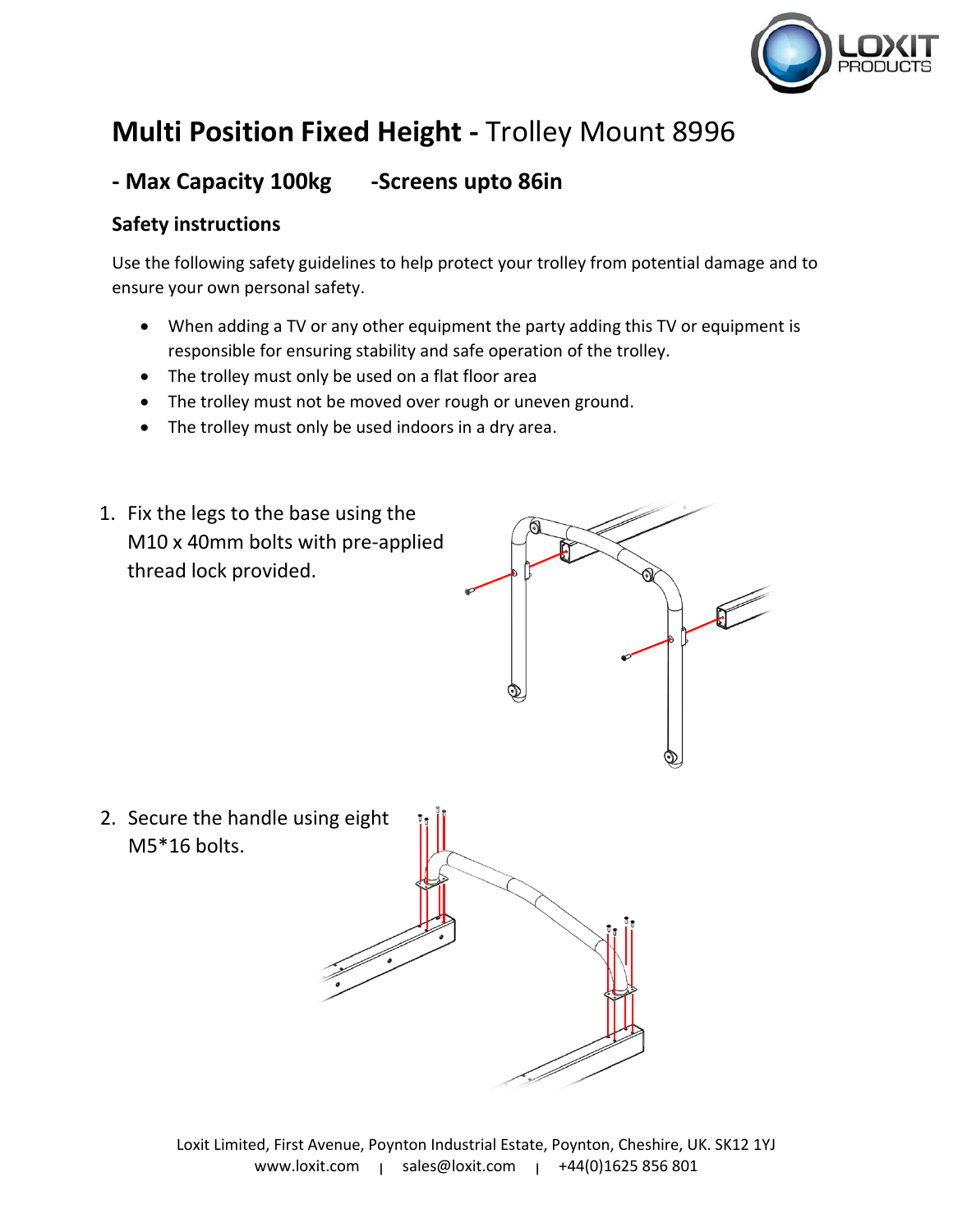

3. Fix the casters to the trolley base using four M10 x 30mm Bolts with pre-applied threadlock. Stand the trolley upright once the casters are mounted.



4. Fix the angle brackets to the legs using two M8 bolts per bracket, the brackets must be mounted in the fully vertical position. The angle brackets can be mounted at four different heights, fix the brackets at a height suitable for your requirements.



5. Bolt the mount plate in place using four M8\*20 bolts.